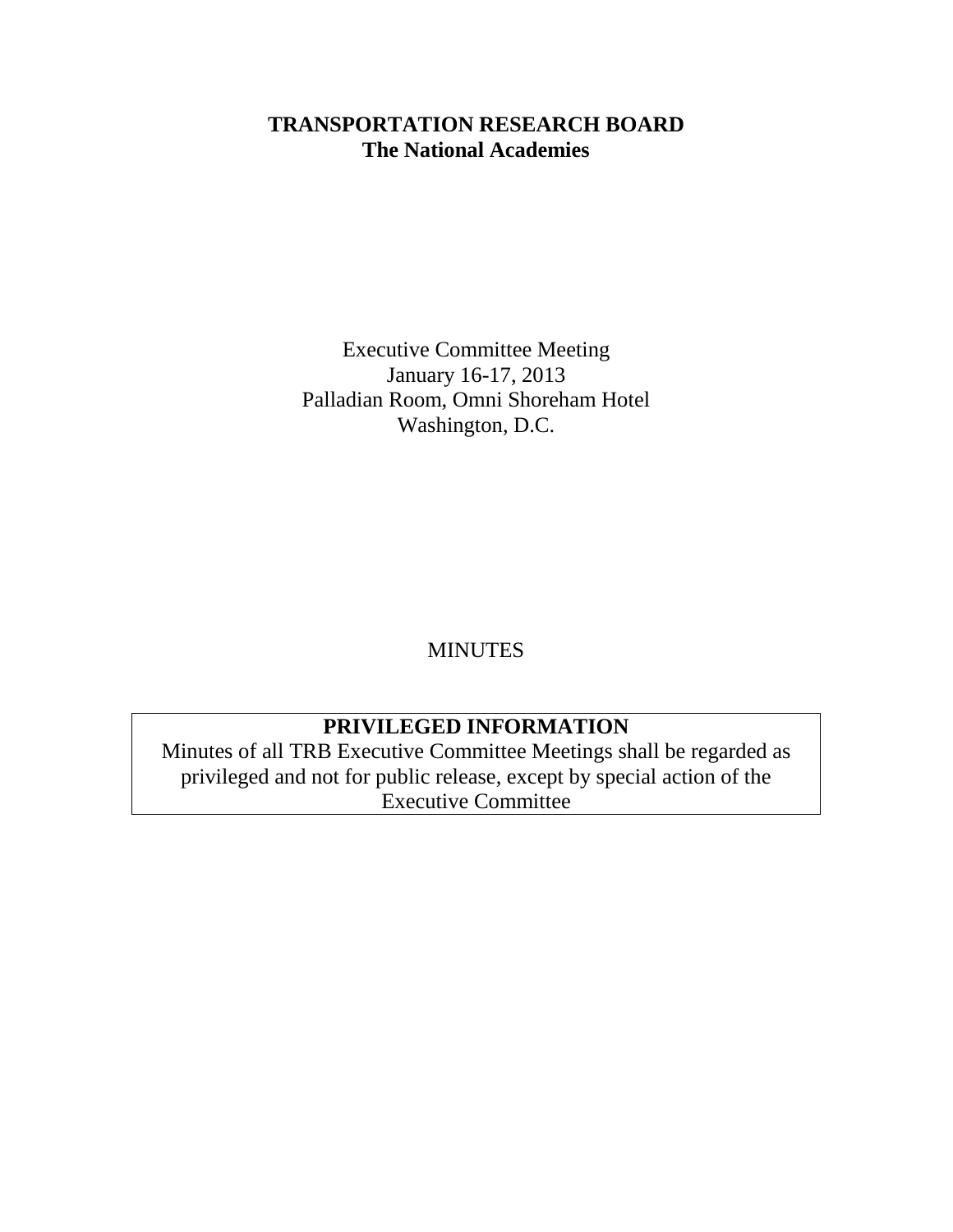# TRANSPORTATION RESEARCH BOARD Executive Committee Meeting and Policy Session Discussion Minutes<br>January 16-17, 2013 Palladian Room, Omni Shoreham Hotel Washington, D.C.

#### **Table of Contents**

| BRIEFING BY NATIONAL ACADEMIES' DIRECTOR OF CONGRESSIONAL AND GOVERNMENT           |  |
|------------------------------------------------------------------------------------|--|
|                                                                                    |  |
|                                                                                    |  |
| CONVERSATION WITH DEPUTY SECRETARY OF TRANSPORTATION, JOHN PORCARI 8               |  |
|                                                                                    |  |
|                                                                                    |  |
| POLICY SESSION: INTERNATIONAL RESEARCH ACTIVITIES: ISSUES, PRIORITIES, AND LESSONS |  |
|                                                                                    |  |
|                                                                                    |  |
|                                                                                    |  |
| POLICY SESSION: INTERNATIONAL RESEARCH ACTIVITIES: ISSUES, PRIORITIES, AND LESSONS |  |
|                                                                                    |  |
|                                                                                    |  |
|                                                                                    |  |
|                                                                                    |  |
|                                                                                    |  |
|                                                                                    |  |
|                                                                                    |  |
|                                                                                    |  |
|                                                                                    |  |
|                                                                                    |  |
|                                                                                    |  |
|                                                                                    |  |
|                                                                                    |  |
|                                                                                    |  |
|                                                                                    |  |
|                                                                                    |  |
|                                                                                    |  |
|                                                                                    |  |
|                                                                                    |  |
|                                                                                    |  |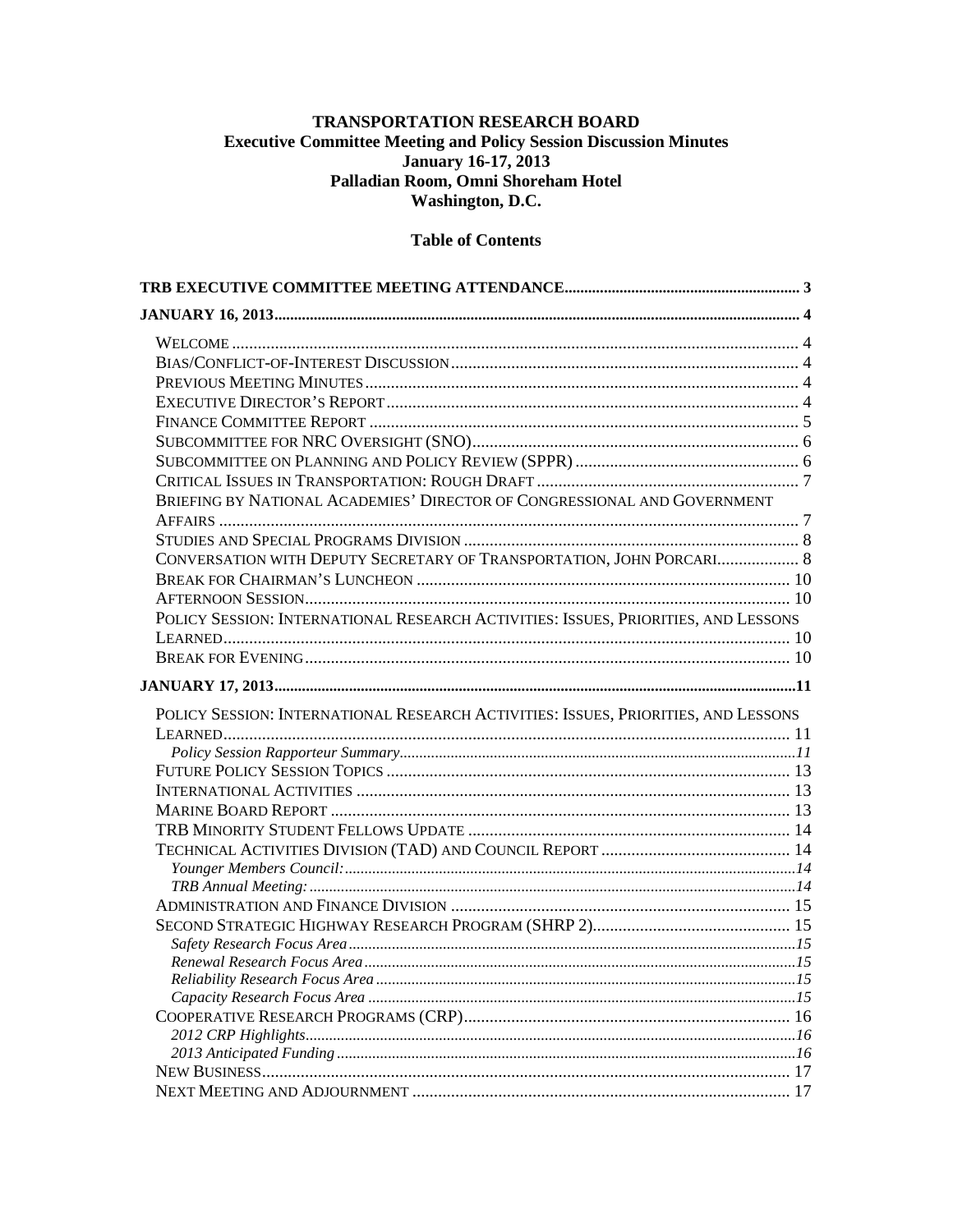#### **TRB Executive Committee Meeting Attendance January 16-17, 2013**

#### <span id="page-2-0"></span>**EXECUTIVE COMMITTEE**

Sandra Rosenbloom Chair Deborah Butler Vice Chair

Victoria A. Arroyo

**MARINE BOARD CHAIR**

Thomas M. Leschine

# **TECHNICAL ACTIVITIES COUNCIL**

| John Barry Barker                                                                                                                                                                                                                                                          |                                                      | TECHNICAL ACTIVITIES COU                                                                                                                                                                                                  |                                                                                                                                                                                                                                                                                                              |  |
|----------------------------------------------------------------------------------------------------------------------------------------------------------------------------------------------------------------------------------------------------------------------------|------------------------------------------------------|---------------------------------------------------------------------------------------------------------------------------------------------------------------------------------------------------------------------------|--------------------------------------------------------------------------------------------------------------------------------------------------------------------------------------------------------------------------------------------------------------------------------------------------------------|--|
| <b>Scott Bennett</b><br>Rebecca M. Brewster<br>William A. V. Clark<br>Eugene A. Conti, Jr.<br>James M. Crites                                                                                                                                                              | Ex Officio                                           | Katherine Turnbull<br>Paul Carlson<br>Thomas Kazmieroski<br><b>Mark Kross</b><br>Johanna Zmud                                                                                                                             | Chair                                                                                                                                                                                                                                                                                                        |  |
| Anne S. Ferro                                                                                                                                                                                                                                                              | Ex Officio                                           |                                                                                                                                                                                                                           | <b>GUESTS</b>                                                                                                                                                                                                                                                                                                |  |
| John T. Gray, II                                                                                                                                                                                                                                                           | Ex Officio                                           |                                                                                                                                                                                                                           |                                                                                                                                                                                                                                                                                                              |  |
| John Halikowski<br>Paula J. C. Hammond<br>Michael W. Hancock<br><b>Susan Hanson</b><br><b>Steve Heminger</b><br>Chris T. Hendrickson<br>Jeffrey Holt<br>John C. Horsley<br>Joung Lee<br><b>Susan Martinovich</b><br>Joan McDonald<br>Michael P. Melaniphy<br>Victor Mendez | Ex Officio<br>Ex Officio<br>Ex Officio<br>Ex Officio | <b>Stacy Cummings</b><br>Dana Goward<br>Jim Jensen<br>Kevin Knight<br>Walt Kulyk<br>Kelly Leone<br>Jeffrey Paniati<br><b>Todd Ripley</b><br>Lou Sanders<br>Nan Shellabarger<br><b>Michael Trentacoste</b><br>Kevin Womack | Federal Railroad.<br>U.S. Coast Guard<br><b>National Research</b><br>U.S. Army Corps<br>Federal Transit A<br>Federal Motor Ca<br>Administration<br>Federal Highway<br>Maritime Admini<br>American Public<br>Association<br>Federal Aviation<br>Federal Highway<br>Research and Inno<br><b>Technology Adm</b> |  |
| Michael R. Morris<br>Donald Osterberg                                                                                                                                                                                                                                      |                                                      | <b>TRB STAFF</b>                                                                                                                                                                                                          |                                                                                                                                                                                                                                                                                                              |  |
| <b>Steven Palmer</b>                                                                                                                                                                                                                                                       |                                                      |                                                                                                                                                                                                                           |                                                                                                                                                                                                                                                                                                              |  |
| Henry G. Schwartz<br>David Seltzer<br>Kumares C. Sinha<br>Daniel Sperling<br>Kirk Steudle<br>Joseph Szabo<br>Gary Thomas<br>Polly Trottenberg<br><b>Barry Wallerstein</b>                                                                                                  | Ex Officio<br>Ex Officio<br>Ex Officio               | Cindy Baker<br>Ann Brach<br>Stephen Godwin<br><b>Russell Houston</b><br><b>Christopher Jenks</b><br>Lisa Marflak<br>Mark Norman<br><b>Suzanne Schneider</b><br><b>Robert Skinner</b><br>Gary Walker                       |                                                                                                                                                                                                                                                                                                              |  |
| C. Michael Walton<br>Phillip Washington                                                                                                                                                                                                                                    |                                                      |                                                                                                                                                                                                                           |                                                                                                                                                                                                                                                                                                              |  |

ad Administration<br><sub>lard</sub> arch Council rps of Engineers it Administration Carrier Safety Administration vay Administration ninistration lic Transportation on Administration ay Administration Innovative dministration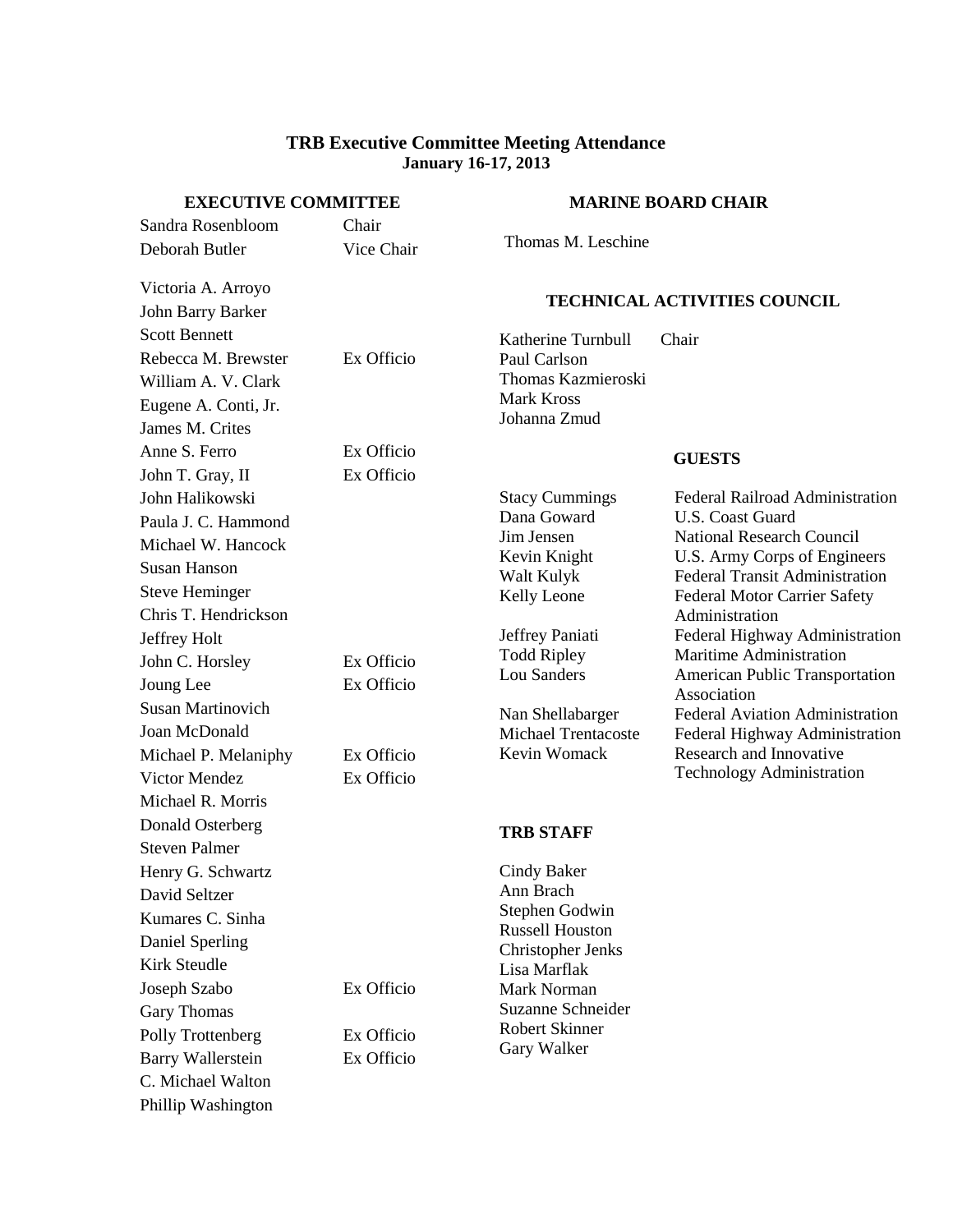# **TRANSPORTATION RESEARCH BOARD Executive Committee Meeting and Policy Session Minutes January 16-17, 2013**

# **Washington, D.C.**

<span id="page-3-0"></span>*Highlighted areas indicate Executive Committee action.*

# **January 16, 2013**

#### <span id="page-3-1"></span>**Welcome**

Transportation Research Board Executive Committee Chair Sandra Rosenbloom called the meeting to order at approximately 8:30 a.m. Rosenbloom welcomed everyone in attendance and recognized incoming and outgoing members of the Executive Committee. Self-introductions were made.

#### <span id="page-3-2"></span>**Bias/Conflict-of-Interest Discussion**

A bias/conflict-of-interest discussion was held, in which members of the Executive Committee were given the opportunity to disclose potential biases or conflicts of interest they could have related to areas that might be discussed at this or future Executive Committee meetings. No members reported any conflicts of interest related to the Executive Committee's duties.

#### <span id="page-3-3"></span>**Previous Meeting Minutes**

The minutes of the June 15-16, 2012, meeting of the Executive Committee were approved as submitted.

#### <span id="page-3-4"></span>**Executive Director's Report**

Bob Skinner provided a report on a number of items concerning TRB as detailed in the Executive Director's Report (tab 2 of the agenda book). During his presentation, Skinner highlighted the following:

- 2013 Annual Meeting: Registration for the Annual Meeting was on track with the 2012 meeting. New this year, TRB provided an "app" for Android and Apple smartphones. The app includes a searchable program, hotel maps, and an exhibit map.
- Funding:
	- $\circ$  Federal Transportation Programs: The Moving Ahead for Progress in the 21<sup>st</sup> Century (MAP-21) was signed into law July 6, 2012, and authorizes surface transportation program funding for two years. Funding for transportation research in MAP-21 has declined; however, the research programs are now virtually earmarkfree.
	- o TRB's second Strategic Highway Research Program (SHRP 2) funding: MAP-21 did not authorize any new funding for further development and implementation of research products coming out of SHRP 2. Instead, it allows state DOTs to pool a portion of their State Planning and Research (SP&R) funds for this purpose.
	- o Cooperative Research Programs:
		- Federal Aviation Administration (FAA) Modernization and Reform Act of 2012 reauthorized the Airport Cooperative Research Program (ACRP). For the first half of the fiscal year, ACRP is covered by the 6-month continuing resolution, which is expected to provide the program with \$7.5 million.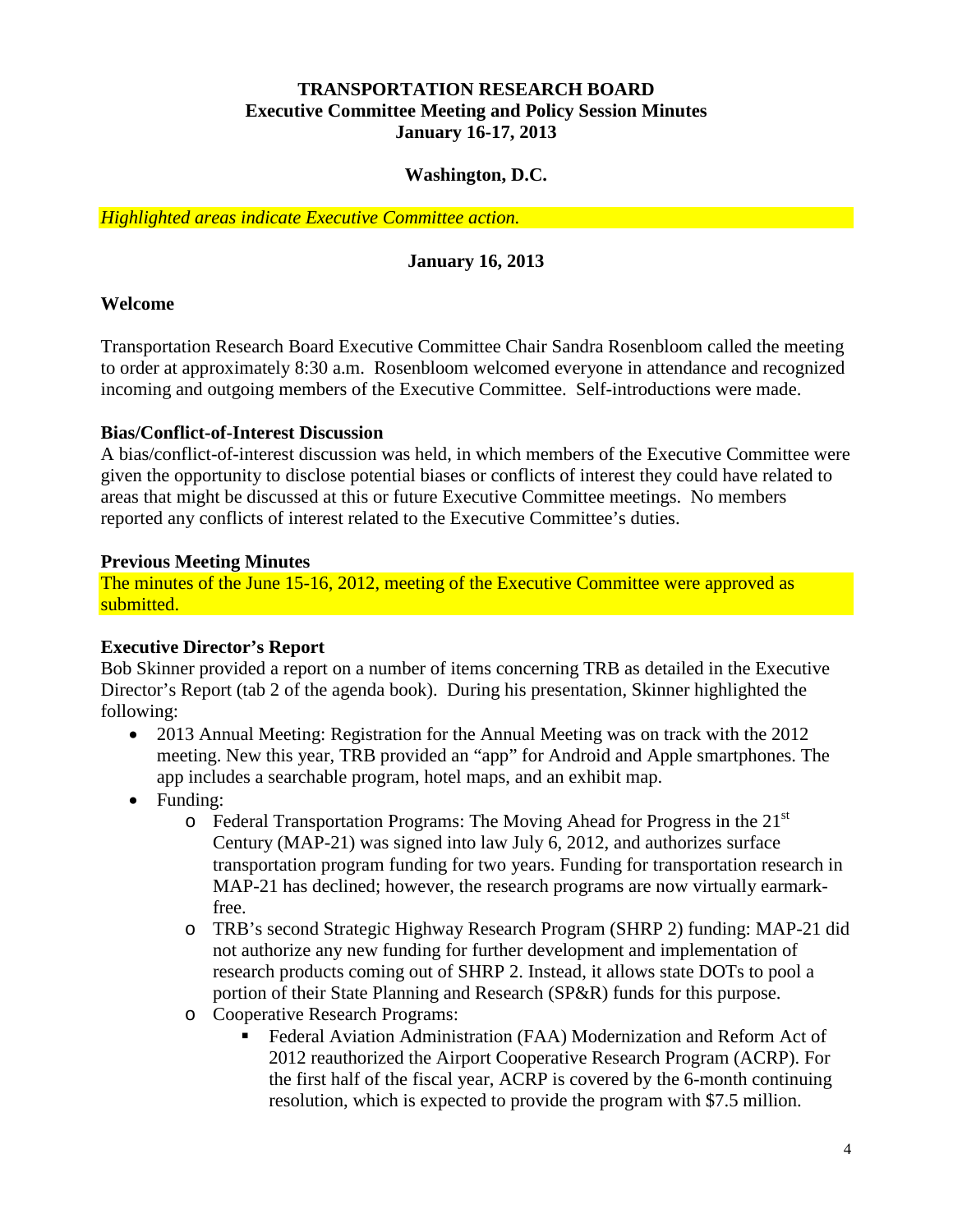- The Transit Cooperative Research Program (TCRP) was reauthorized by MAP-21 with authorized annual funding of \$7 million, down from \$10 million authorized previously, but above the current appropriated level of \$6.5 million.
- The National Cooperative Highway Research Program (NCHRP) is funded on a voluntary basis by state DOTs using SP&R funds, so it was not directly referenced in MAP-21. However, it's expected that NCHRP funding will match the FY 2012 level of \$39.4 million annually.
- o Policy Studies: MAP-21 funded a review of DOT's department-wide strategic plan for research and technology, and a review of a study conducted by the Intelligent Transportation Systems Joint Program Office addressing issues associated with vehicle-to-vehicle and vehicle-to- infrastructure communication.
- Milestones:
	- o NCHRP celebrated its fiftieth year in 2012, and TCRP celebrated 20 years.
	- o The bibliographic database TRID now has information on more than one million transportation reports, articles, and other publications.
- New TRB leadership: Gary Walker is TRB's new Director of Finance and Business Operations. Walker succeeds Michael LaPlante, who has taken a new position in the National Academies' Office of the Chief Financial Officer. Walker joins us from the Institute of Medicine where he was Deputy Director, Office of Finance and Administration.
- News from the National Academies:
	- o The National Academy of Engineering (NAE) 2013 Nominating Committee unanimously recommended C.D. (Dan) Mote, Jr., past president and Regents Professor of the University of Maryland, to stand as the sole candidate for the NAE presidency for a six-year term beginning July 1, 2013.
	- o The new National Academy of Sciences and National Research Council Executive Officer, Bruce Darling, has been on the job on a full-time basis since July 1, 2012.
	- o The renovation of the National Academy of Sciences Building has been completed. We are looking forward to hosting the June Executive Committee meeting at this location.
	- o The National Research Council budget for 2013 will likely have an 8 percent decline in revenue and expenditures compared with 2012. A reduction in pass-through funds (e.g., SHRP 2 subcontracts) is responsible for the bulk of this decline, but the regular program (non-pass-through) is expected to decline by about 3 percent. There will be no significant implications for TRB for the next year or two, but if there are further declines in future years, they could result in higher indirect rates, reduced indirect support of TRB, or both.
	- o As part of the Deepwater Horizon legal settlement between the federal government and BP, and TransOcean, the U.S. Department of Justice has asked the National Academy of Sciences, in conjunction with the NAE, the Institute of Medicine, and the National Research Council, to establish a program focused on human health and environmental protection in the Gulf of Mexico. The Academy will receive a total of \$500 million during the first five years of the program, which must be spent over 30 years. A new unit is being established to manage the program, which will include inhouse studies as well as work by other research organizations.

# <span id="page-4-0"></span>**Finance Committee Report**

Kirk Steudle, chair of the TRB Finance Committee, reported on the Finance Committee's efforts to develop a budget for TRB's Core Program for the fiscal year 2013-2015 triennium, which began on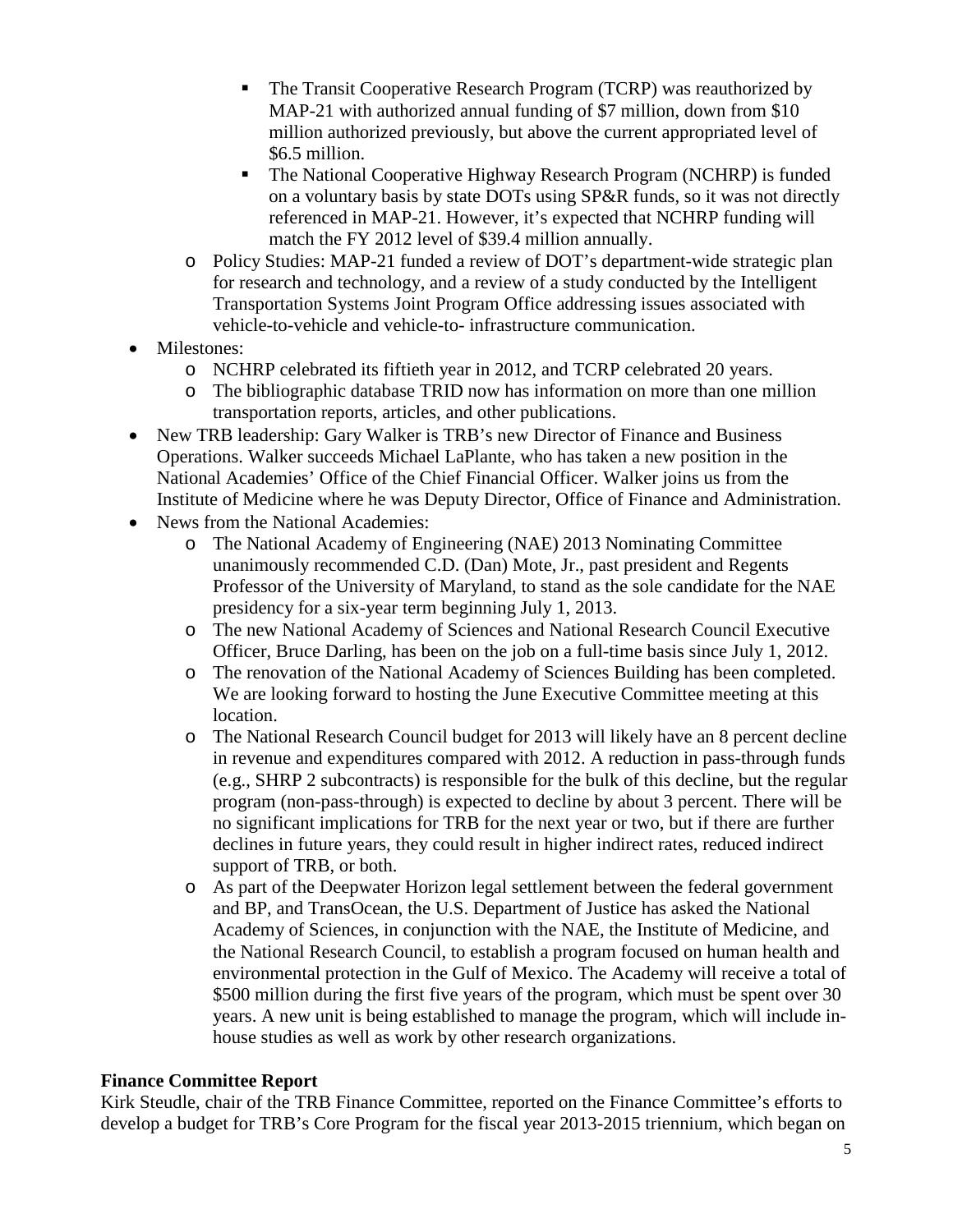July 1, 2012 (see tab 3D and attached handout). Steudle reported the recommended budget to the Executive Committee.

Steudle reported that, with the increased stability based on the passage of the MAP-21 two-year federal transportation reauthorization bill, the Finance Committee approved a recommended budget for the Executive Committee. Referring to a handout not included in the agenda book, Steudle stated that TRB has done well in raising revenues from private sources and revenue-generating activities such as the commercial exhibits at the Annual Meeting. As a result, the balance in the Reserve Fund has grown to more than 110 percent of annual expenditures. The recommended budget incorporates a five percent reduction in state department of transportation contributions beginning in FY 2014, 17 percent reduction in Federal Highway Administration support, and a planned drawdown of the reserved fund to 93 percent of annual Core Program expenditures.

The Executive Committee approved the recommended budget developed by the Finance Committee.

# <span id="page-5-0"></span>**Subcommittee for NRC Oversight (SNO)**

C. Michael Walton described the role and background of the SNO and some of its oversight activities (tab 3A of the agenda book).

- Susan Hanson, a member of the National Academy of Sciences and former member of the TRB Executive Committee, was welcomed as incoming chair of the SNO.
- Henry G. (Gerry) Schwartz continues as the SNO Vice Chair, with oversight responsibilities for SHRP 2.

Walton stated that in the spring of 2013, TRB will undergo a triennial review. The review is different than in years past. The review will take place triennially instead of biannually, and it is now structured to include visiting committees similar to reviews conducted in academia. TRB's review will involve members of one or more of the three honorific societies of the National Academies.

The SNO met on January 15, 2013, and passed a motion to approve the Transportation Research Board Triennial Program Report, which was written to help facilitate this review, with the caveat that there will be modifications and updates made as the triennial review process proceeds (tab 5A of the agenda book).

The Executive Committee approved the SNO's motion to accept the Triennial Review Report with modifications as necessary during the triennial review process.

# <span id="page-5-1"></span>**Subcommittee on Planning and Policy Review (SPPR)**

Stephen Godwin presented the report of the SPPR in the absence of SPPR Chairman Adib Kanafani. Godwin described the role of the subcommittee (tab 3B of the agenda book), which is charged with providing guidance and input to TRB between meetings of the Executive Committee. He noted that the SPPR met on November 6, 2012, and took the following actions:

- Proposed revisions to the *Critical Issues in Transportation,* which was last updated in 2009.
- Approved a study on inland waterways, pending receiving \$200,000 funding from the U.S. Army Corps of Engineers.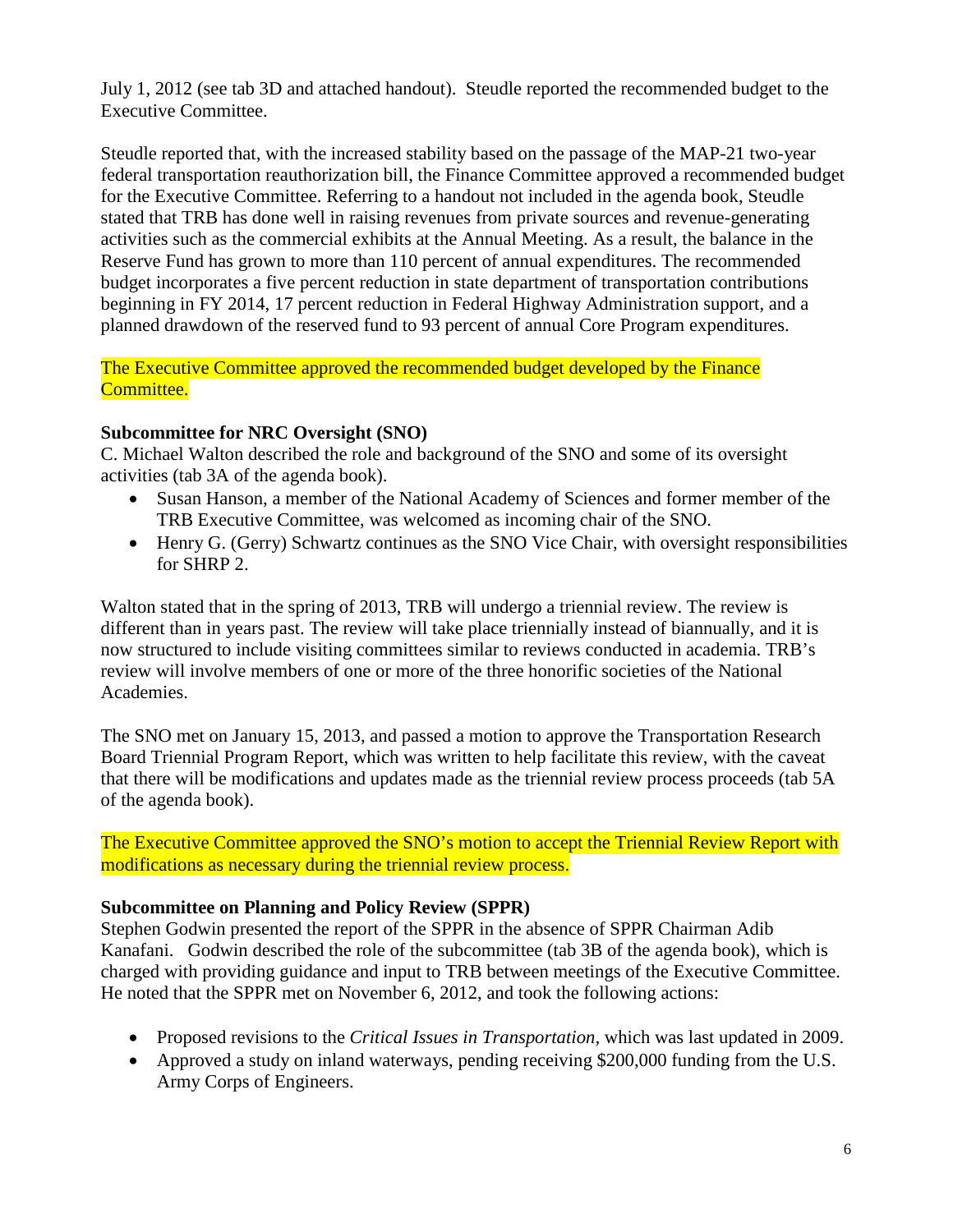- Approved Phase 2 of the Travel Forecasting Resource project, which is developing an online resource of technical material to support regional transportation travel modeling. (This project idea came out of a policy study conducted by TRB.)
- Reviewed and approved four TRB-sponsored and six TRB-cosponsored conferences.
- Developed a series of recommendation for future policy (i.e., "red meat") sessions.

# <span id="page-6-0"></span>**Critical Issues in Transportation: Rough Draft**

Stephen Godwin briefed the Executive Committee about a list of topics developed by the SPPR updating Critical *Issues in Transportation* (tab 5B). During its June 2012 meeting, the Executive Committee directed the SPPR to develop a revised list of critical issues.

Godwin stated that the SPPR has proposed merging and abbreviating previous issues:

- Combine aging infrastructure, funding, equity;
- Combine congestion, emergency operations;
- Abbreviate and update energy, climate, environmental impacts;
- Abbreviate and update safety; and
- Combine institutional reform and human and intellectual capital.

SPPR members proposed the following headings for identifying critical issues:

- Inadequate funding for public infrastructure;
- System performance being neither reliable nor resilient;
- Large-scale energy, climate, and environmental impacts;
- Improved safety, but still huge avoidable losses; and
- Lack of innovation, research and development investment is low and declining.

Suggestions made by Executive Committee members, to incorporate in the next draft, included:

- Emerging technology, including implementation, role of social media, and overcoming impediments to innovation.
- Climate change, including mitigating impacts of extreme weather events on infrastructure; quantifying impacts on the transportation system; adaptation to climate change; and facilitating wide-scale adoption of new fuels.
- Resilience and vulnerability, also associated with terrorism, could be associated with climate change issues impacting infrastructure.
- Human capital issues: attracting a younger and more diverse workforce.
- How funding transportation infrastructure can impact the economy.
- Focus on mobility rather than a silo of modes; focus on more cross-cutting issues.

Sandra Rosenbloom suggested that committee members send comments to Godwin, and encouraged members to take an active role in developing this publication.

# <span id="page-6-1"></span>**Briefing by National Academies' Director of Congressional and Government Affairs**

James Jensen, the National Academies' Director of Congressional and Government Affairs, briefed the Executive Committee on the federal congressional environment. Highlights of his presentation include the following:

- No predictions for this Congress: the current budget process is a series of temporary solutions.
- There is no indication that a grand bargain is coming.
- We may not avoid sequestration on March 1, 2013.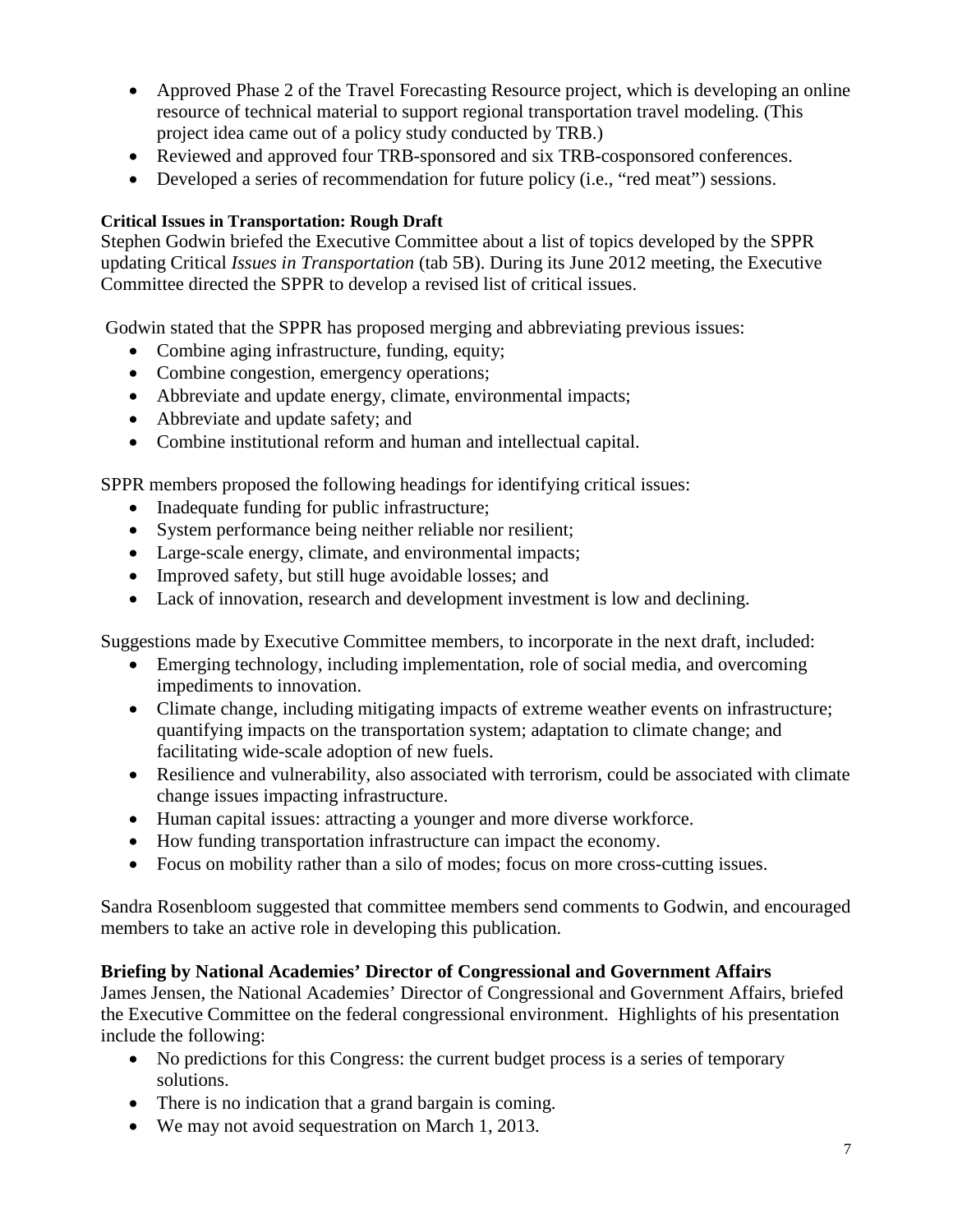• Because there may be a sequestration, we want to start managing for the worst-case scenario.

# <span id="page-7-0"></span>**Studies and Special Programs Division**

Stephen Godwin noted that the Studies and Special Programs Division report (tab 4B of the agenda book) provides an overview of pending studies, potential studies, policy studies under way, and reports completed in 2012. Highlights of Godwin's presentation include the following:

- Godwin requested, and the Executive Committee approved, a policy study to evaluate the Federal Railroad Administration research and development (R&D) program.
- Godwin reported on a planning meeting held to follow up on a previous policy session on future funding and financing of the transportation system. The group involved in the meeting proposed a list of actions TRB might undertake to facilitate the long-term shift in revenue sources for transportation:
	- o Amend the TRB strategic plan to facilitate research and development transition;
	- o Make the topic of long-term shift in revenue sources for transportation a theme of a future Annual Meeting;
	- o Provide public education and ongoing opinion polling to inform the public's understanding about funding transportation;
	- o Through the Cooperative Research Programs, convene state and regional leaders to identify possible pathways and inform the federal research and development agenda;
	- o Develop a strategic plan to move from concepts to demonstrations and recommendations;
	- o Fund analysis of problems and options for public and policy makers; and
	- o Document state and regional efforts.

This conversation was temporarily adjourned to accommodate the next agenda item, and resumed the morning of January 17. The discussion on January 17 considered the foregoing list of topics, and Skinner and Sandra Rosenbloom concluded that while committee members mentioned several good ideas, none were floating to the top. Mike Walton suggested that TRB is already engaged in several ways to address future funding and financing and that the best approach would be to let these activities continue to play out.

# <span id="page-7-1"></span>**Conversation with Deputy Secretary of Transportation, John Porcari**

John Porcari, Deputy Secretary of Transportation, briefed the Executive Committee. Porcari stated that safety and economic development are top priorities for the Obama Administration. Porcari added that the Administration is focused on the environment and has set new fuel economy standards. Regarding freight, the goal of the U.S. Department of Transportation (USDOT) is to move from thinking about freight through modal silos to a more holistic approach about how freight impacts national economics.

Porcari answered several questions from Executive Committee members.

# Connected Vehicle Technology:

Vehicle manufacturers are selling individual technology systems as a part of their lineups. However, the USDOT is considering how these systems interact with each other and other technologies. He stated that because of V2V technology, USDOT will be working with the Federal Communications Commission (FCC) to open up the spectrum.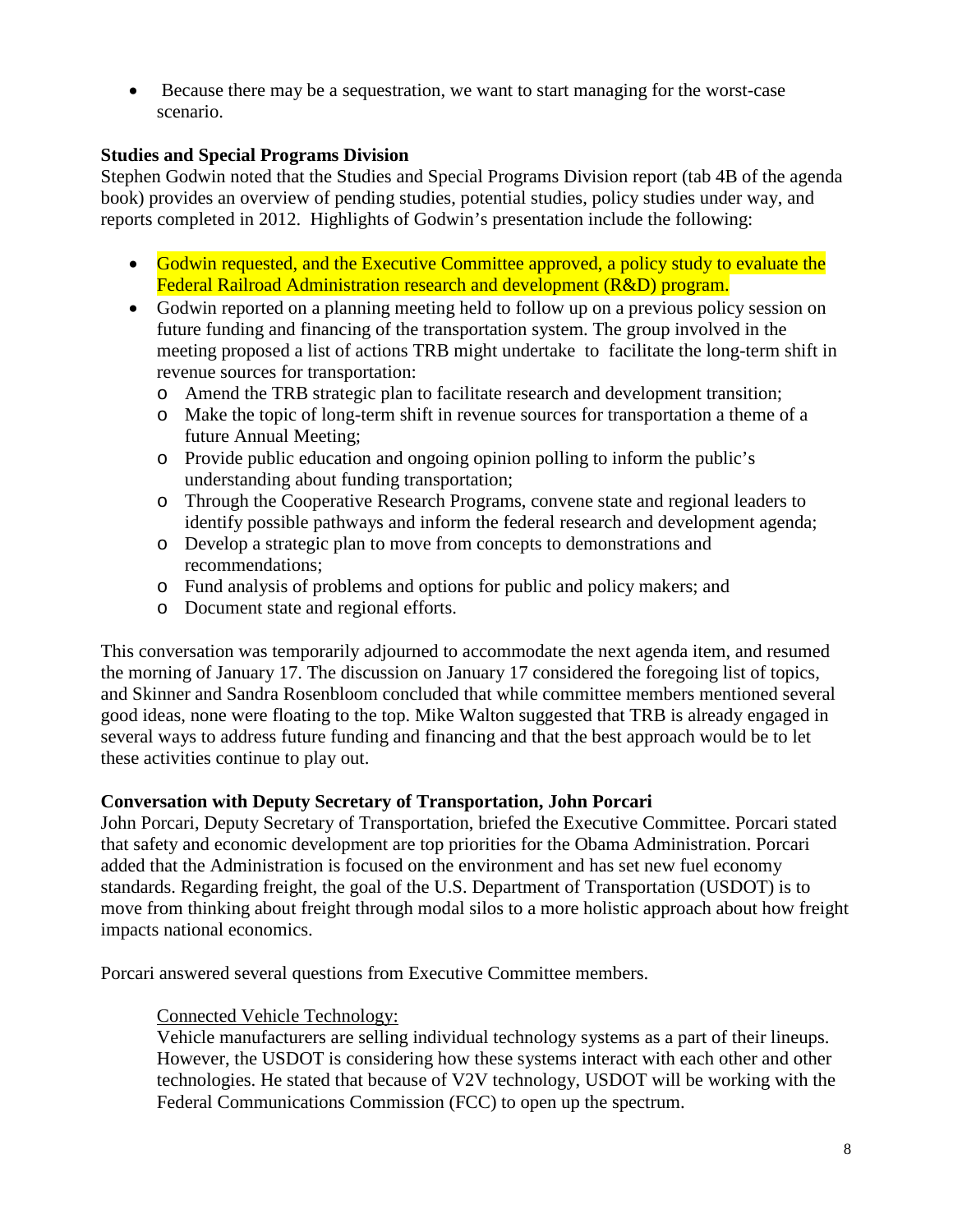#### Sustainable Communities:

The U.S. Department of Housing and Urban Development, the Environmental Protection Agency, and USDOT have entered a partnership in two cities to offer a holistic response to local problems.

#### Holistic vs. Modal Solutions:

USDOT thinks of transportation as a multimodal system and believes that regions that are successful in transportation planning are pursuing multimodal options. The next generation wants travel choice, and Porcari stated that the Department needs to start providing these options to them as soon as possible. Porcari noted that in 2050 there will be 100 million more Americans living in the United States. He believes that now is the right time to initiate high speed rail, car sharing, and bike sharing. He also suggested making improvements to better manage aviation capacity.

#### Performance-Based Finance Approaches:

Polly Trottenberg, USDOT's Under Secretary for Policy, stated that FHWA has established performance measure tiers to rate how well it is doing across areas such as safety and pavement condition. Porcari added that, if the surface transportation system moves to a merit-based selections process based on performance measures, the same should probably happen for the marine system.

## MAP-21 Authorization

Porcari stated that MAP-21 is a two-year authorization, and while work is just beginning, the bill does not provide adequate funding for today's or tomorrow's infrastructure. People need to know that we are not wasting their money. There is little political will to initiate revenue for various projects. The same politics are playing out at the state level. Shortages within states are driving disinvestment in the transportation system.

#### Transportation Infrastructure Finance and Innovation Act (TIFIA):

Porcari stated that TIFIA loans have been successful with helping to finance projects of regional and national significance. Porcari stated that TIFIA is not intended to be a permanent finance solution to projects.

#### Public-Private Partnerships (PPP)

Porcari stated that PPP is another tool that works for certain types of projects.

#### Accelerated Environmental Review Process:

President Obama issued an executive order for widespread adoption of accelerated environmental reviews. For projects like the Tapan Zee Bridge to be successful, concurrent reviews are important to help keep the project moving.

#### Insight on Revenue

Porcari stated that revenue is fundamental in improving transportation. For example, with fuels, no one knows who the winners will be in the market place; however, the Department is interested in encouraging as much technology innovation as possible. Porcari stated that President Obama proposes upfront infusion of funding for transportation infrastructure projects that are on the shelf and nearly ready to go to help increase jobs and rebuild the economy.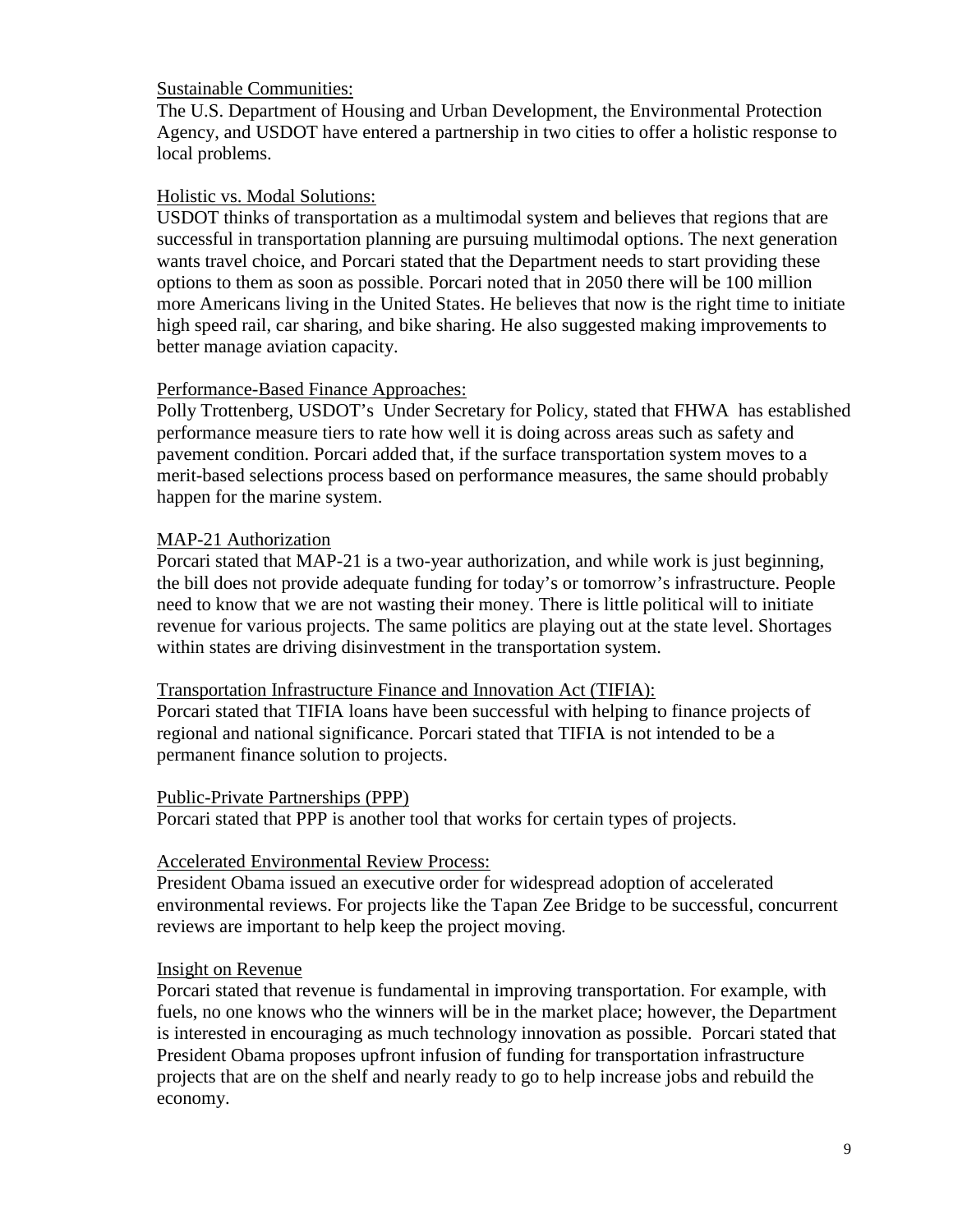# <span id="page-9-0"></span>**Break for Chairman's Luncheon**

The Committee recessed at approximately noon so that members of the Executive Committee could attend the Chairman's Luncheon.

#### <span id="page-9-1"></span>**Afternoon Session**

The Executive Committee reconvened at approximately 2:30 p.m.

#### <span id="page-9-2"></span>**Policy Session: International Research Activities: Issues, Priorities, and Lessons Learned**

Sandra Rosenbloom welcomed the policy session panelists and expressed the committee's appreciation for their participation in the session.

Members of the panel included:

- Roberto Aguerrebere Salido, Director General, Instituto Mexicano del Transporte;
- Jaehak Oh, Vice President and Director of the Research Office for National Transport Strategy Planning, the Korea Transport Institute;
- Wang Xiaojing, Member, Committee of Experts, Chief Engineer, Research Institute of Highway, China Ministry of Transport;
- Alessandro Damiani, Head of Unit, Horizontal Aspects, Directorate H, Research Programs, Research and Innovation, European Commission; and
- Jose Viegas, Secretary-General, International Transport Forum.

A summary of the presentations and the ensuing discussion are captured in the rapporteur's presentations included in the Policy Session Rapporteur's Summary section of these minutes.

#### <span id="page-9-3"></span>**Break for Evening**

Sandra Rosenbloom called a recess to the meeting at 5:30 p.m.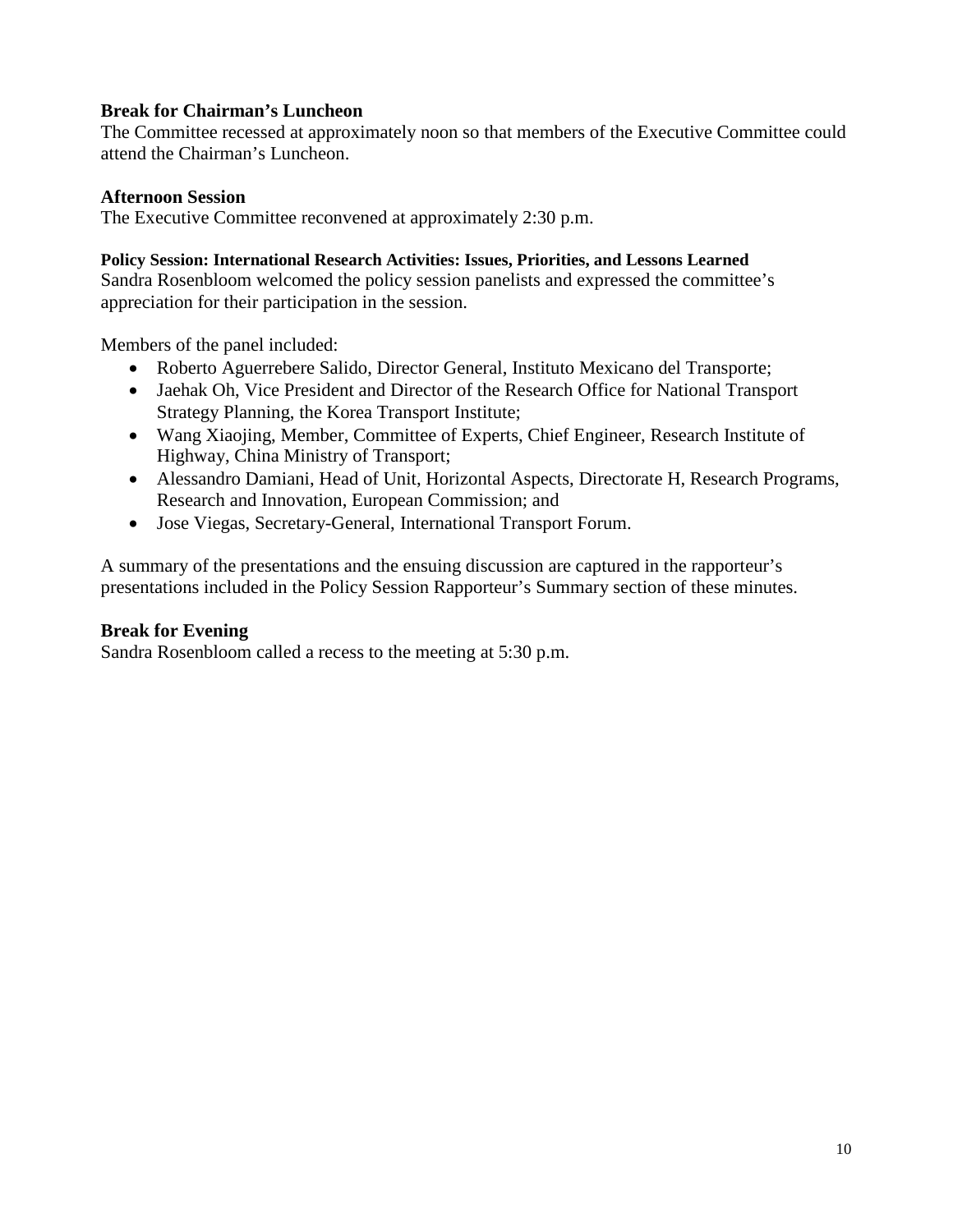# **January 17, 2013, Thursday**

<span id="page-10-0"></span>Sandra Rosenbloom called the Executive Committee back in session at 8:30 a.m.

#### <span id="page-10-1"></span>**Policy Session: International Research Activities: Issues, Priorities, and Lessons Learned**

#### <span id="page-10-2"></span>Policy Session Rapporteur Summary

Summary observations and conclusions drawn by Kumares Sinha from the previous day's presentations and discussion included the following:

The policy session focused on the role of transportation research in Mexico, China, and South Korea; and two multinational agencies: the European Union (EU) and the Organization for Cooperation and Economic Development (OECD)

- The primary purpose of in-country agencies is to support national objectives.
- For the multinational agencies, their role is to serve the knowledge base for member states. They are similar to think tanks.

Sinha identified three major research areas:

- 1. Economic development and competitiveness:
	- For China and South Korea, economic aspects of transportation research are the most important of the three major research areas.
	- China is focusing on national market integration and opening new markets in other parts of the world.
	- The government dictates and dominates what happens in research in both China and South Korea. In China, and to some extent South Korea, the state gets funding to do research and complete a project. The success of the project determines the funding. China is doing research, but it is through a very different model than the United States.
	- Intermodal competition, use of public private partnerships, logistics, pricing, regulatory reforms, and technology are a priority in both countries.
	- China spends a lot of time developing new technology for new markets outside of China.
- 2. Social sustainability: While the economy is top priority for China and South Korea, as growth continues, they are beginning to focus attention to social and environmental aspects.
	- Social sustainability includes mobility, safety, security, public health, poverty alleviation, and overall quality of life is a focus.
	- In Mexico, rural accessibility is a priority.
- 3. Environmental sustainability:
	- Disaster preparedness, alternative fuels, green growth, air quality, carbon reduction, climate change in Mexico, China, and South Korea.
	- At present time, China is paying special attention to social and environmental aspects.

Examples of major policy decisions where research has been used:

- Public transportation reform:
- Infrastructure renewal:
- Expansion of urban rapid transit and high-speed rail: China is too eager to get things done, and that's how catastrophes may happen, like the high-speed rail accident;
- Information technology; and
- Public-private partnerships.

Information about transportation research funding is difficult to find:

• The European Union funds transportation research at two billion euros per year, one billion of which comes from individual member governments. In addition, national governments spend money on research.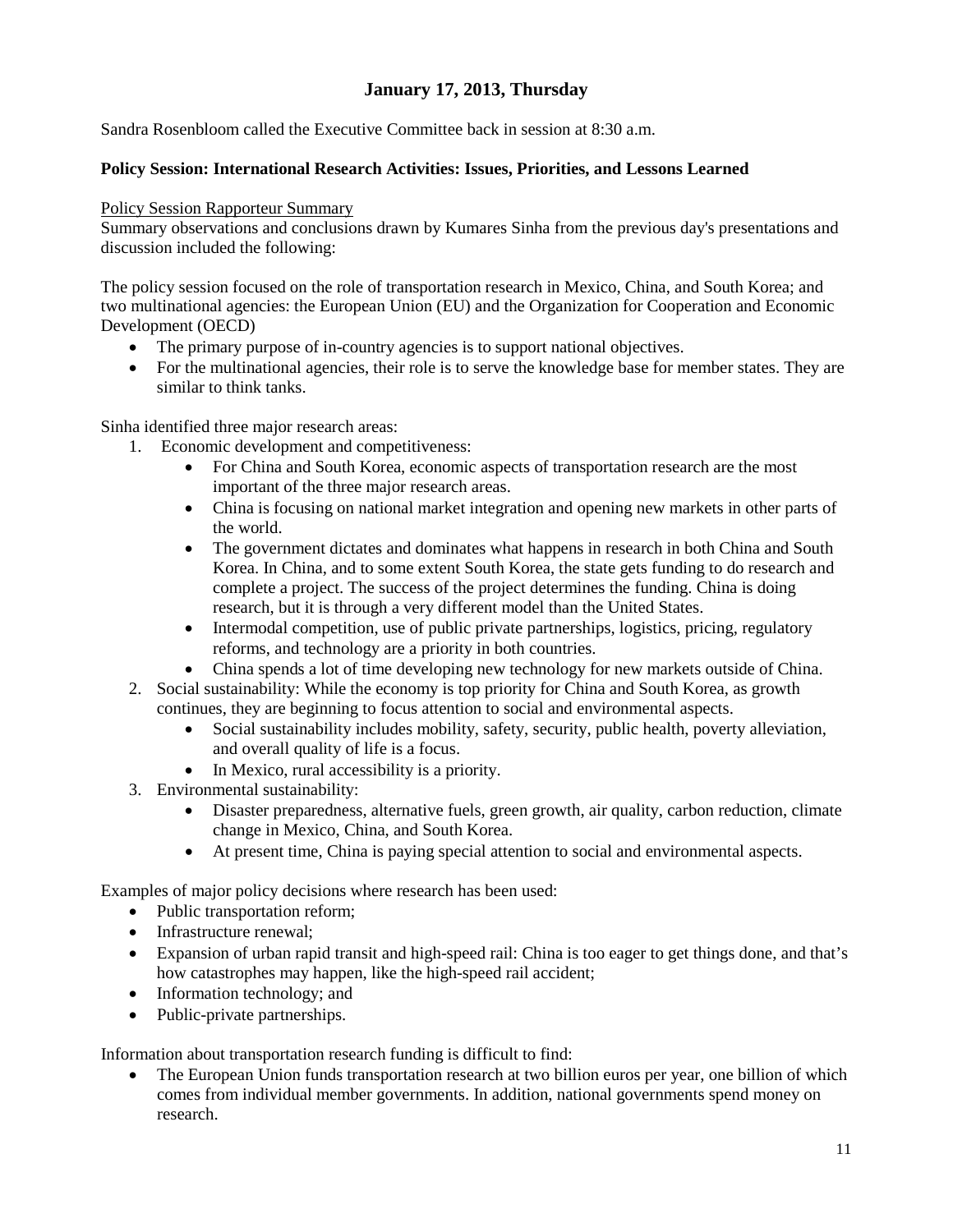- South Korea has 50 million people and spends the highest amount per capita on transportation research—approximately \$600 million total. South Korea's GDP per capita is two and a half times the amount spent in China.
- China has no information publicly available, but Sinha conjectures that private enterprises are providing funding.
- OECD uses a fee-based formula for its member countries.
- China and South Korea are increasing the amount of spending on research and development from year to year. Additionally, these countries are spending proportionally more on transportation than the United States.

How is the research agenda identified within these countries/organizations?

- Mexico has a loose research agenda, and does whatever it feels is important.
- South Korea has a more cooperative process, defined agenda, and involvement from its private sector.
- China looks to the market to direct its research agenda.
- The EU member countries use a collaborative process among member states, and the private sector plays an important role.
- OECD operates more like a think tank.

How is research managed?

- All the European countries, China, and South Korea have institutes. These institutes are part of the government, but some of the research is outsourced.
- China has multiple players managing research, including the major players:
	- o Ministry of Science and Technology
	- o China National Science Foundation
	- o Other entities conducting research in China include Ministry of Transportation, Highway Research Institute, Academy of Transportation Sciences, Planning Research Institute, Academy of Civil Aviation, Academy of Railway Sciences, National Development and Reform: Institute of Comprehensive Transportation.

Conclusions:

- The countries that were highlighted in the policy session have common areas of research, with varying emphases on each of the three main areas depending on the level of industrialization.
- Transportation research is viewed as part of an effort to improve the national economy.
- Research frameworks will develop strategies to enhance national goals and objectives.
- Research processes engage stakeholders to own, contribute, and participate through cooperative partnerships.
- In the EU and OECD, the private sector plays an active role in transportation research by providing funding.
- Funding levels in some countries are higher than the United States.
- Conduct of research through institutes is common in other countries.
- There is no definite process for research implementation and research performance evaluation.
- All agencies have some form of international outreach program.
- The International Transport Forum and other organizations provide partnering opportunities for the global research community.

What can TRB and its partners do?

• Establish a process for nationally coordinated, strategic, multimodal transportation research. The process could be cross-departmental and involve several government agencies. Sinha stated that perhaps this is not feasible, but if we think transportation projects help the national economy, then we should act.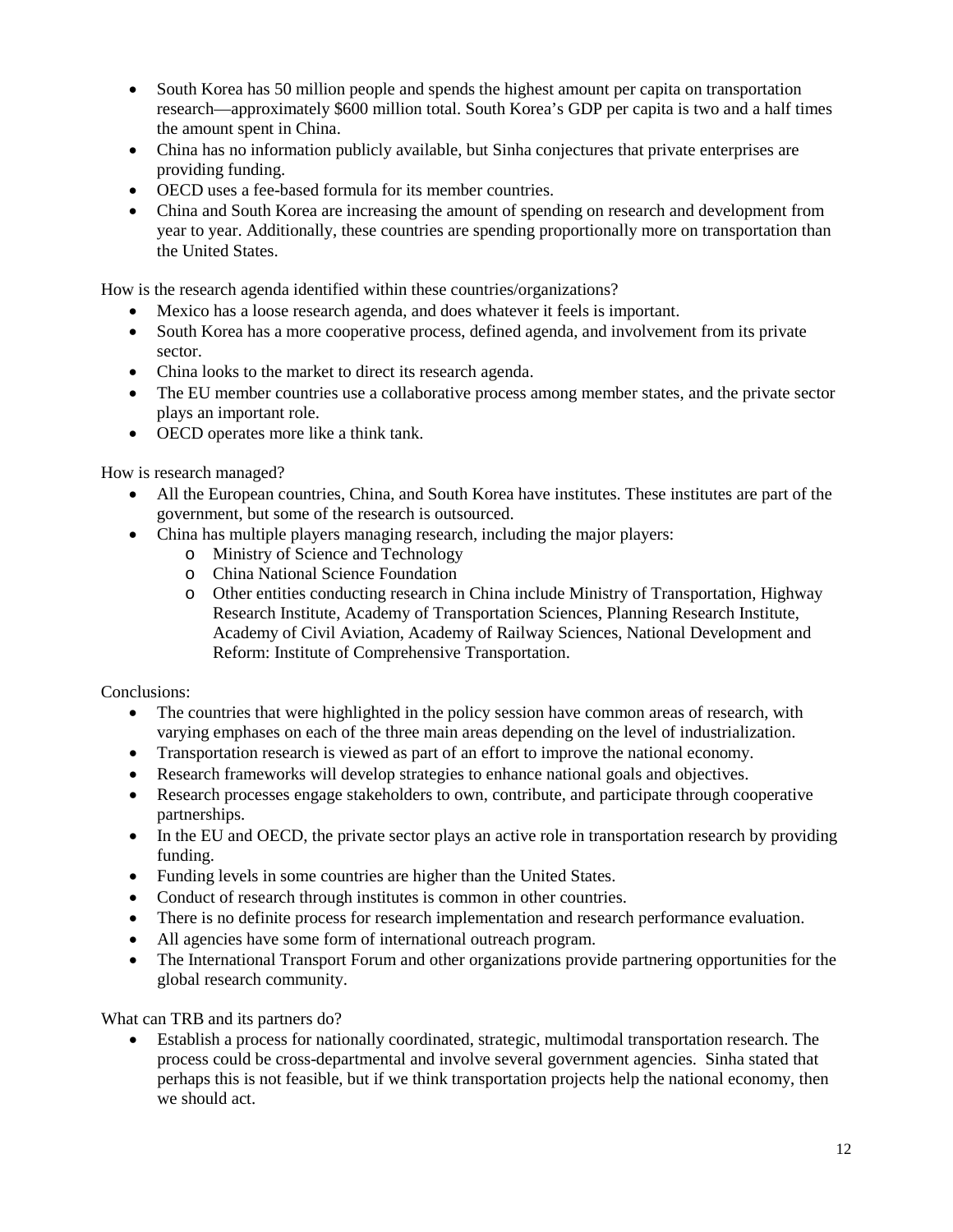- Some of the major investments, like high-speed rail, should be done in a broad manner and at a higher and cross-departmental level.
- Detailed examination of the functioning of research institutes in other countries can be a model for fostering cooperation.
- Remove barriers to allow the private sector to be an active partner in achieving innovation. In the United States, the private sector hesitates to get involved because of liability.
- Approaches that Executive Committee members mentioned:
	- o Organize a peer exchange process to develop a common platform for sharing databases, partnering in common research interests, sharing research results, and benchmarking.
	- o In partnership with ITF and other organizations, take leadership and develop strategic research programs about global carbon reduction, climate change adaptation, and disaster preparedness.

Sandra Rosenbloom suggested that Sinha's summary should be developed into a TR News article.

#### <span id="page-12-0"></span>**Future Policy Session Topics**

Russell Houston provided an overview of the SPPR's suggested topics for the June 2013 policy session (tab 6B of the agenda book).

For the June 2013 policy session in Washington, D.C., the Executive Committee decided to focus on the topic of energy fuels and sources: exploring the emergence of domestic sources, impacts on freight, and impacts on access to energy. Executive Committee members mentioned their interest in having a freight component, and efforts will be made to incorporate freight into the discussion.

#### <span id="page-12-1"></span>**International Activities**

Sandra Rosenbloom provided a report to the Executive Committee as the Committee's International Secretary (tab 3C of the agenda book). Highlights from Rosenbloom's presentation are as follows:

- TRB as an organization is becoming more international: more than 750 individuals from outside the United States now serve on TRB standing committees (about 14.3 percent of the total).
- TRB is signing more memoranda of understanding, and cooperation among international institutions continues to grow.
- The interaction with our international partners will continue to grow.

#### <span id="page-12-2"></span>**Marine Board Report**

Thomas M. Leschine is the incoming chair of the Marine Board. Organized in 1965, the Marine Board provides expertise on marine transportation and technology. The Marine Board was originally part of the National Research Council (NRC), and became a part of TRB in 1999. The Marine Board has an annual budget of \$350,000.

Leschine discussed several Marine Board projects, including:

- *Aleutian Islands Risk Assessment: Preliminary Risk Assessment*, completed in 2011.
- *Naval Engineering in the 21st Century: The Science and Technology Foundation for Future Naval Fleets*, completed in 2011.
- Safe Navigation in the Arctic: A Workshop, October 15-16, 2012 in Seattle, Washington. More than 100 people attended.
- An icebreaker study for the Coast Guard.
- Interim Report on the *Effectiveness of Safety and Environmental Management Systems for Outer Continental Shelf Oil and Gas Operations*.
- A study on inland waterways pending funding from the U.S. Army Corps of Engineers.

Future Ideas:

- Impacts of Panama Canal expansion
- Climate change and ports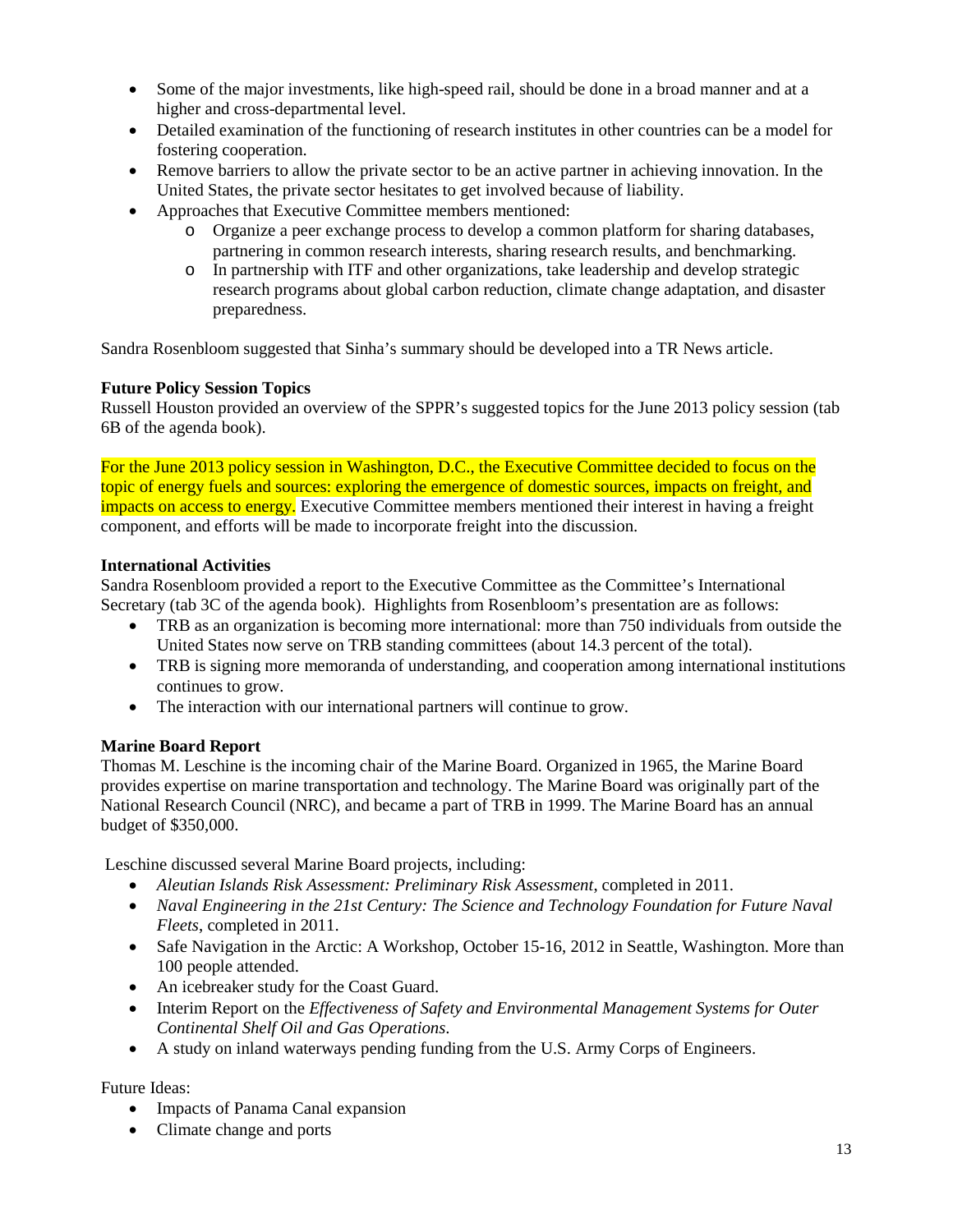• Involvement with the NAS Gulf Coast Oil Spill Program

# <span id="page-13-0"></span>**TRB Minority Student Fellows Update**

Suzanne Schneider discussed progress with TRB's Minority Student Fellows Program, (tab 5C of the agenda book.) As of 2012, the Minority Student Fellows Program is a full-fledged program of TRB that supports travel expenses of senior undergraduate or graduate students from underrepresented minority groups conducting research related to transportation at select minority-serving institutions. Fellows write a paper and present it in a poster session at TRB's Annual Meeting.

Schneider stated that the fellowship is growing in both participating schools and donors:

- At TRB's 2013 Annual Meeting, 12 academic institutions participated.
- In addition to TRB, five organizations provided funding for the 2012-2013 program.
- There are also numerous individual donors: TRB added a check box to the Annual Meeting registration form to solicit contributions to this program, which raised about \$2,600. This total does not include on-site registrant donations collected in the past week.

#### <span id="page-13-1"></span>**Technical Activities Division (TAD) and Council Report**

Katherine Turnbull, Joung Lee, and Mark Norman reported on activities of the Technical Activities Council (TAC) and Technical Activities Division as detailed in their report (tab 4A of the agenda book). Their presentations highlighted the following TAC-related activities:

- TAC selected the first recipient of the William Millar Public Transportation Paper Award.
- TAC selected the first four committees to receive recognition in the Blue Ribbon Committee Award program. The program recognizes one TRB Standing Committee in each of four categories every year: communications, community building and mentoring, advancing research, and contributing to TRB and the transportation community.
- 150 standing committees have designated a Committee Research Coordinator.
- The TAC "red meat" session theme featured a discussion on non-traditional stakeholders.
- The theme for the 2014 Annual Meeting is Transportation Research: Celebrating Our Legacy and Anticipating Our Future.

Younger Members Council:

- <span id="page-13-2"></span>• All 11 TRB groups are represented in the Younger Members Council, and 7 of the 11 Younger Members subcommittees met during the Annual Meeting.
- 21 sessions at the 2013 Annual Meeting have been sponsored by the Younger Members Council, including:
	- o The Six-Minute Pitch: Four aspiring transportation entrepreneurs argued their innovative transportation business ideas in just six minutes to a panel of four distinguished guests.
	- o The Young Professionals Reception: More than 500 attendees attended the event.
- The Younger Members Council selected the first recipient of the Outstanding Young Members Award.

TRB Annual Meeting:

- <span id="page-13-3"></span>• The 2013 Annual Meeting had a record 11,700 attendees.
- In addition to the printed program, website enhancements and an Annual Meeting App for iPhone and Android smart phones have complemented navigation tools for the meeting. At last count, there have been 7,500 downloads of the app.
- 1,400 events occurred at this meeting, including a special event for minority junior and senior high school students from the National Association of Urban Debate Leagues. The students debated infrastructure investment.
- In 2015, the Annual Meeting will be held at the D.C. Convention Center, which will enable the Annual Meeting to expand.
- The Marriott Marquis and Grand Hyatt hotels have guaranteed per diem rates for 2015-2019.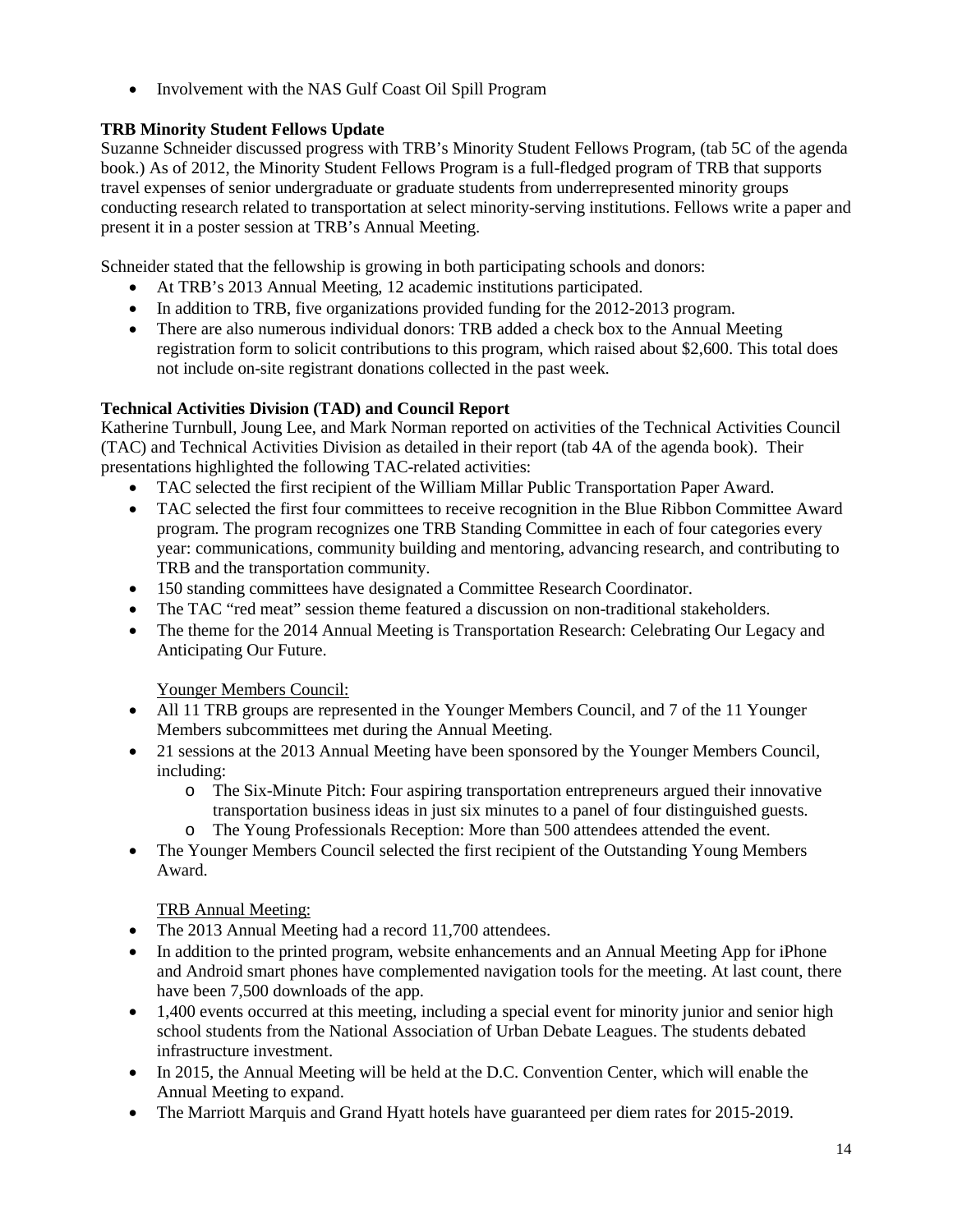#### The Executive Committee approved five TRB-sponsored and two TRB-cosponsored conferences, as listed in tab 4A.

## <span id="page-14-0"></span>**Administration and Finance Division**

Gary Walker summarized the Administration and Finance Division report (tab 4C of the agenda book):

- Program spending has grown significantly in recent years as a result of SHRP 2-associated activities and contracts.
- TRB will see steadily decreasing expenditures in the next few years as SHRP 2 winds down from a high of \$41 million in 2011, with the program anticipated to end in the second quarter of 2015.
- Other divisions are stable. TRB remains the largest of the program units in the National Academies.
- On January 15, 2013, the TRB Finance Committee passed the budget for the next two years for TRB's Core Technical Activities, which include the Annual Meeting, field visits, publications, TRIS, and other programs.
- TRB has had recent success generating revenue, and self-generated income currently covers 35 percent of its operational costs. State departments of transportation provide 45 percent, FHWA 13 percent, and 7 percent comes from other sponsors.
- TRB has a healthy reserve. The Finance Committee's approved budget for the remainder of this triennium incorporates a planned drawdown of the Reserve Fund. It is anticipated that by the end of FY 2015 the reserve fund balance will be 93 percent of the Core Program budget, which is within industry standards.

#### <span id="page-14-1"></span>**Second Strategic Highway Research Program (SHRP 2)**

Ann Brach directed members of the Executive Committee to the SHRP 2 report (tab 4E of the agenda book). Her report highlighted the following items:

- SHRP 2 expects to execute 130 contracts, of which 70 are active and 8 are pending awards.
- <span id="page-14-2"></span>• In total, the program will have received nearly \$224 million.

Safety Research Focus Area:

- SHRP 2 Naturalistic Driving Study (NDS) had approximately 1,871 vehicles on the road with 671 completed participants and 242 remaining to be recruited.
- Equipped cars have gathered information on three million trips.
- To date, 200 known crashes have been identified in the database.
- The first of four projects analyzing collected data has started.
- The next challenge will be to determine where to store collected data so researchers can access it. The NRC has set up a committee that will come up with options on how to address data storage issues.

#### <span id="page-14-3"></span>Renewal Research Focus Area:

• A site in New York State has been selected as the second pilot to demonstrate Advanced Bridge Construction techniques. Two twin bridges on I-84 will be replaced, each within a 16-hour window of road closure. The work is expected to take place during two weekends.

<span id="page-14-4"></span>Reliability Research Focus Area:

- Incident responder training: SHRP 2 was able to successfully transition this training to FHWA.
- FHWA will train one to two million people to use an e-learning tool and training assessment tool.

#### <span id="page-14-5"></span>Capacity Research Focus Area:

- Creating tools to deliver better highway capacity on topics such as collaborative decision making, economic assessment, and ecological approaches.
- 13 pilot tests using these tools are taking place in states, counties, and metropolitan regions.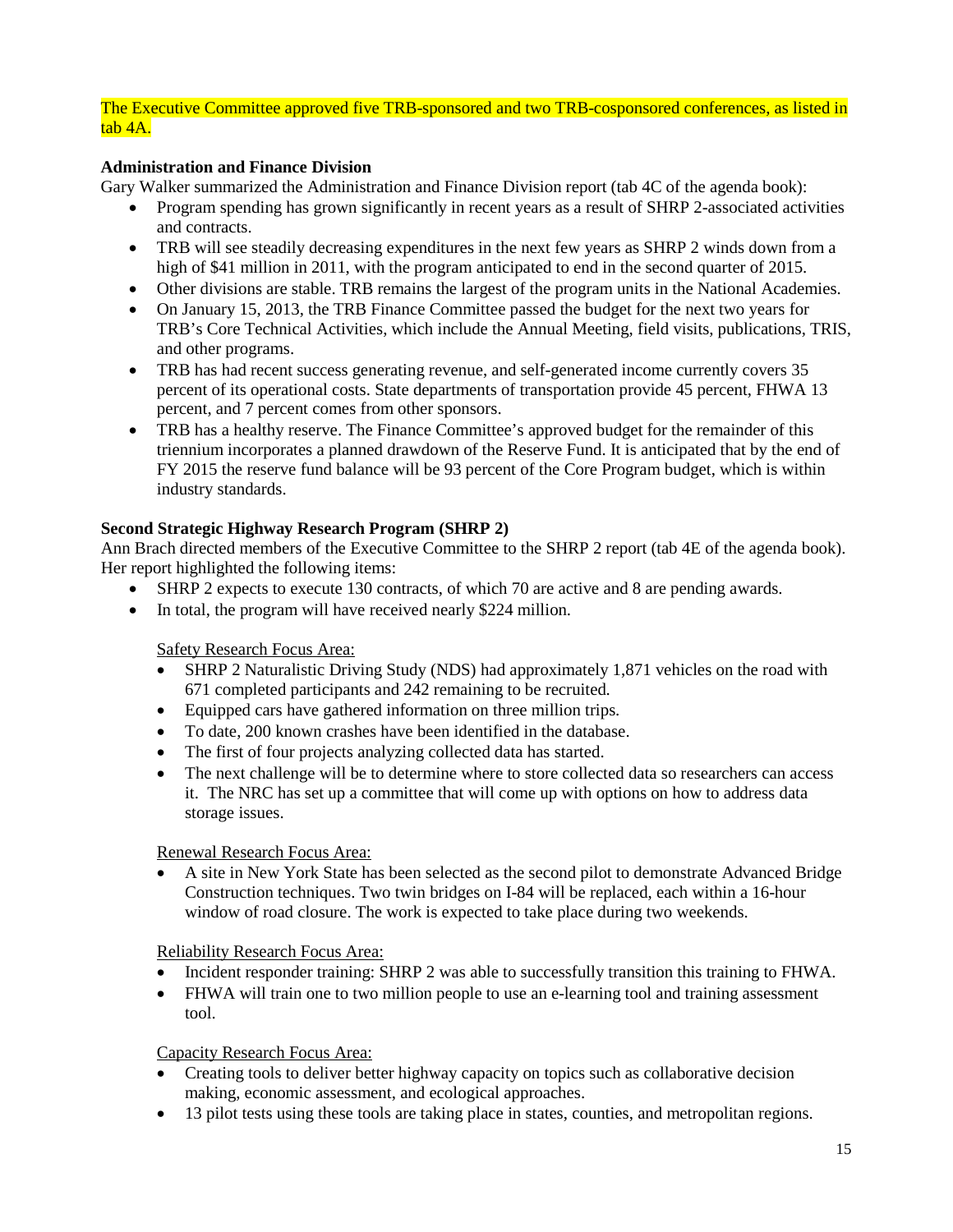#### <span id="page-15-0"></span>**Cooperative Research Programs (CRP)**

Christopher Jenks provided a status report on the National Cooperative Highway Research Program (NCHRP), Transit Cooperative Research Program (TCRP), Airport Cooperative Research Program (ACRP), National Freight Cooperative Research Program (NFCRP), Hazardous Materials Cooperative Research Program (HMCRP), and the new National Cooperative Rail Research Program (NCRRP), as detailed in the Cooperative Research Programs report (tab 4D of the agenda book). He highlighted the following items:

## <span id="page-15-1"></span>2012 CRP Highlights:

- NCHRP turned 50 in 2012.
- TCRP turned 20 in 2012.
- The six CRP problem-solving research programs spent \$65 million in applied research in 2012.
- In 2012, 155 publications were produced from five programs, not including NCRRP, which is in the early phases of selecting contractors for its initial research projects.
- Of the CRP publications produced in 2012, NCHRP publications accounted for almost 50 percent of the total.

#### <span id="page-15-2"></span>2013 Anticipated Funding

- NCHRP:
	- o Jenks stated that NCHRP funding is stable but will likely take a modest hit because SHRP 2 implementation funding for FY 2013 and 2014 is coming out of State Planning and Research funds, NCHRP's funding source.
	- o NCHRP is in the midst of FY 2014 programming. Potential research topics have been received, and in March 2013, the FY 2014 program will be selected by the AASHTO Standing Committee on Research.
- TCRP:
	- o TCRP is taking a 35 percent reduction in funding: TCRP has been funded at \$10 million under the previous transportation authorization, but funding was reduced to \$6.5 million for FY 2012.
	- o Jenks stated that TCRP funding through the continuing resolution is \$6.5 million. In MAP-21, TCRP funding is authorized at \$7 million.
	- o Several unknowns remain, including the results of the continuing resolution for the remainder of FY 2013, and if sequestration will occur. TCRP will proceed under the assumption of a \$6.5 million program.
- ACRP:
	- o ACRP was reauthorized in the FAA Modernization and Reform Act of 2012, which made the program permanent. ACRP was previously authorized at \$15 million, but the latest reauthorization does not mention a specific dollar amount. This means that ACRP is subject to what appropriators decide on an annual basis.
	- o ACRP is working with the assumption that it will be funded at \$15 million, but this is uncertain until the continuing resolution for the remainder of FY 2013 is resolved.
- HMCRP and NCFRP:
	- o MAP-21 did not reauthorize these programs.
	- o TRB is closing these programs down, which should take about a year-and-a-half to two years.
- NCRRP:
	- o NCRRP was authorized in the Passenger Rail Investment and Improvement Act of 2008 at \$5 million a year; however, TRB has received only one year's worth of funding.
	- o A Governing Board has been appointed and Requests for Proposals (RFPs) have been issued for the initially selected projects.